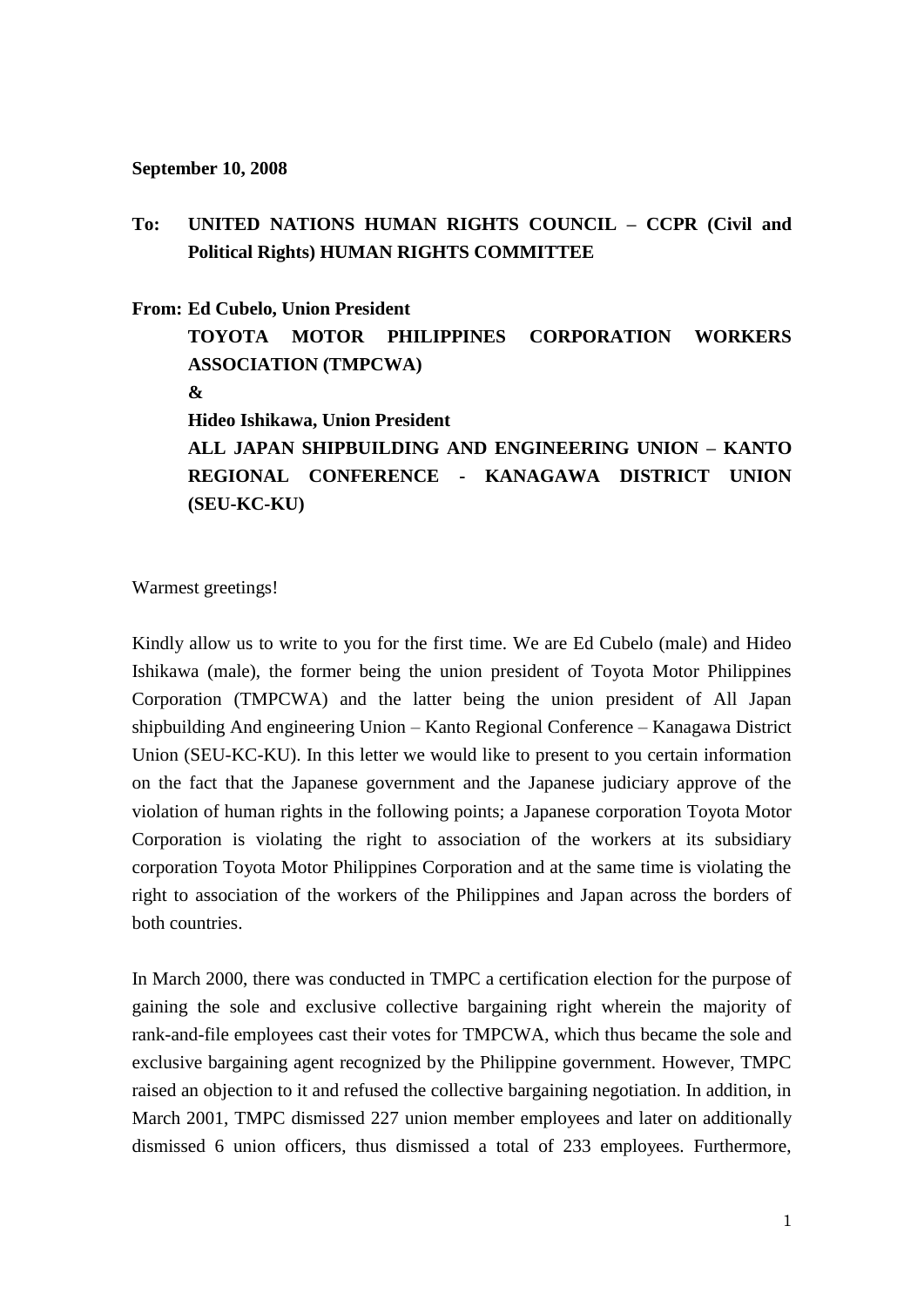TMPC filed a criminal charge against 26 union member employees on account of grave coercion such as having glaring at someone.

In September 2003, the Supreme Court of the Philippines issued a decision negating the previous decision of the Court of Appeals in Manila depriving TPCWA, by provisional injunction, of its collective bargaining right. This Supreme Court decision became finally affirmed in March 2004. Nevertheless, TMPC disregarded this Supreme Court decision and still continued to refuse the collective bargaining negotiation with TMPCWA.

Moreover, in November 2003, having held the said dismissal, refusal of collective bargaining and criminal charge as being illegitimate, ILO issued its first Recommendation to the Philippine government Still yet, TMPC, without loosening its attack on TMPCWA at all, continued by all means to refuse collective bargaining with TMPCWA while making up a second union (TMPCLO) with the help of the Philippine government, and thus recognized it as the sole and exclusive bargaining agent and entered into collective bargaining with it for a collective bargaining agreement, which was signed by both of them.

As being faced with such situation that the Supreme Court decision was not observed, we thought that it was extremely difficult for the problem to be solved in the Philippines so as to make it perhaps impossible for it to be solved by the struggle in the Philippines alone. Besides we had already entertained such an idea that this union-busting was not an issue merely with TMPC but rather an issue on the multinational enterprise Toyota such that Toyota Japan must solve it. For this reason, in 2004, TMPCWA and the Support Group in Japan for Philippine Toyota Union TMPCWA filed this issue with the national Contact Point (NCP) having its office in the Ministry of Foreign Affairs of Japan on account of a breach of OECD Guidelines on Multinational Enterprises. Also, in the same year, TMPCWA entered SEU-KC-KU to become a member union of the latter, whereupon SEU-KC-KU proposed a collective bargaining negotiation to the headquarters of Toyota Japan. However, Toyota Japan headquarters refused it so that we filed a petition for remedy for such unfair labor practice with the Kanagawa Prefecture Labor Commission in Japan.

Although it is already more than four years since the issue was filed with it, NCP or the Ministry of Foreign Affairs of Japan has done nothing at all, even what is called initial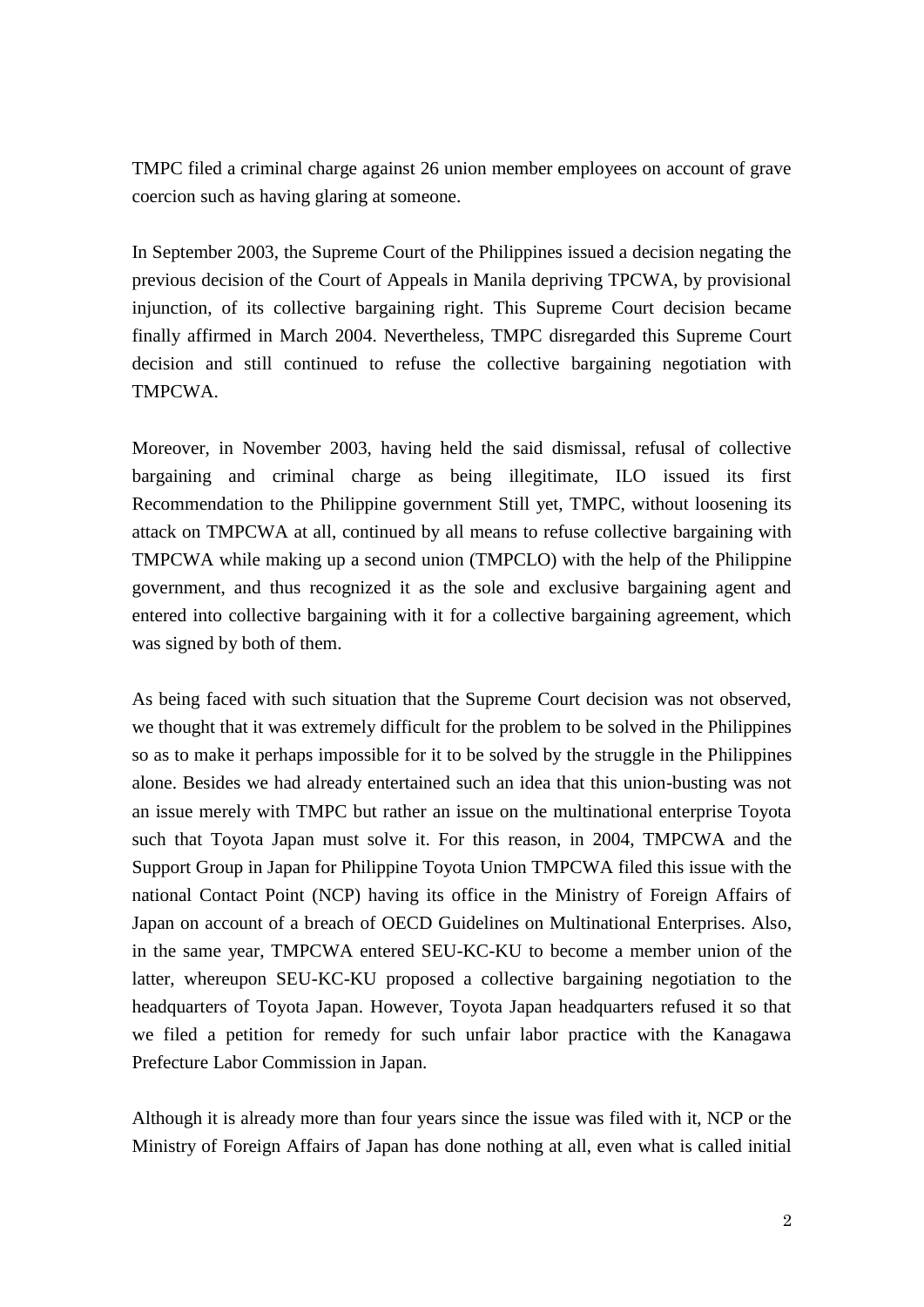assessment. It has been the practice of NCP or the Ministry of foreign Affairs of Japan not to make assessment on its own in accordance with OECD Guidelines on Multinational Enterprises but rather to just wait and see the judicial authorities of the Philippines render their judgments. In the last meeting we had with the officials of NCP or the Ministry of Foreign Affairs of Japan, they obviously showed us their willingness to follow the decision of the Supreme Court of the Philippines issued in December 2007 validating the dismissal of 233 workers by saying this decision to be "hardly to ignore." In addition, regarding the situation where just several blocks away from the union office of TMPCWA on the same side of a street in the Philippines there was deployed a detachment of the military so as to place TMPCWA members under surveillance and threat, they, the officials of NCP or the Ministry of Foreign Affairs of Japan, commented, "if not a member of KMU, anybody will not be killed," thus showed us their view as if it were helpless if somebody killed was a member of KMU.

As regards our petition for remedy for unfair labor practice, all the administrative and judicial authorities in Japan, namely in addition to the said prefectural labor commission, the Central Labor Commission, the Tokyo District Court and the Tokyo High Court issued their decisions turning down our complaint. At present our complaint is pending before the Supreme Court of Japan. As for the reason why we are presenting this information to you United Nations Human Rights Council – CCPR Human Rights Committee at this time when any judgment is not rendered yet by the Supreme Court of Japan, we would like you to please see the attached copy of our Reason for Appeal to the Supreme Court of Japan, but in short it is because it is extremely unlikely that our allegation will be granted since the Supreme Court of Japan has so far rejected almost all appeals filed on the ground of international law.

The sole reason of dismissal under the series of those previous decisions in our case was that the labor relation in the Philippines is beyond the reach of the labor union law of Japan. Thus, all these decisions rejected our complaint in front of the gate, that is to say without going into the factual relations. In reality, however, Toyota Japan had such relations with this issue as described below.

First, it is clear from its share holding status, the Articles of Incorporation, the use of "Toyota" brand, etc. that Toyota Japan, namely a Japanese corporation Toyota Motor Corporation controls TMPC, namely Toyota Motor Philippines Corporation. Secondly, while it was the president of TMPC who was the top executive responsible for the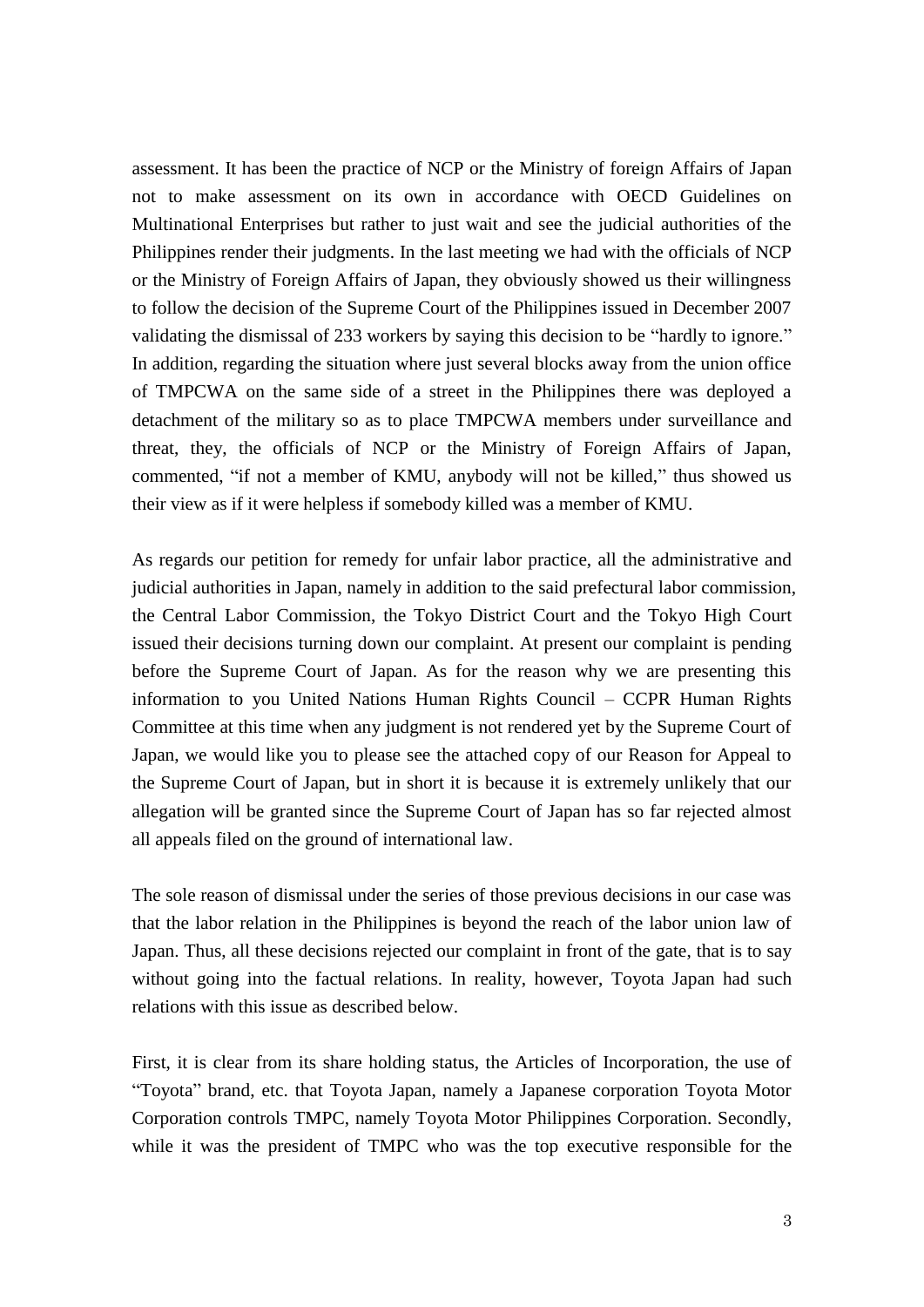refusal of collective bargaining and the dismissal of 233 workers, he was one of the personnel of Toyota Japan dispatched to TMPC. Thirdly, in 2001 when 227 workers were dismissed and thus TMPCWA went on a strike to stop the operation of TMPC, it was the same top executive, namely the Japanese president of TMPC, who, together with the representatives of ten other Japan-originated corporations participating in Japanese Chamber of Commerce and Industry in the Philippines, threatened the Secretary of Labor and Employment and the Secretary of Economy and Industry of the Philippines as saying, "We will possibly pull out from the country unless the labor dispute is solved in favor of Toyota." Lastly, in March 2006 when International Metalworkers Federation (IMF) and Toyota had a negotiation on this issue, the person who played the role of chief negotiator on behalf of TMPC was neither the then president of TMPC nor the Filipino executive vice president who had been responsible for labor control since the inauguration of TMPC but the person, named Mr. Nobuharu Tabata, who had been the president of TMPC until the previous month of February and was then back in Japan with a subsidiary of Toyota Japan.

The series of those facts indicates that this case is not the act of TMPC alone but the act that was directly by Toyota Japan. Toyota Japan did not only control TMPC as a matter of form but also definitely controlled the latter in terms of personal hierarchy. The threat of "pull out" is not the words that can be used by the president of a mere subsidiary company but the words used by the parent company or used with the intention of the parent company on the back. It was Toyota Japan which directly managed TMPC throughout the whole process of this labor dispute. That is to say, it was the Japanese president of TMPC as one of the dispatched personnel of Toyota Japan who dismissed 233 workers and threatened the Arroyo administration with possible pullout of investment from the Philippines with the intention of Toyota Japan on his back, together with the other corporations participating in the Japanese Chamber of Commerce and Industry. And, it was not the Filipino executive vice president of TMPC but the former president of TMPC at the time of the dispute and already back in Japan as the president of a subsidiary in Japan of Toyota Japan who negotiated with IMF in place of the newly appointed Japanese president of TMPC.

As such, what matters is not a mere labor relation in the Philippines. It is true that damage was suffered in the Philippines. But the violation of human rights in question has occurred at the company over which Toyota Japan has control. Moreover, it has occurred at the company the top executive of which is assumed by one of the personnel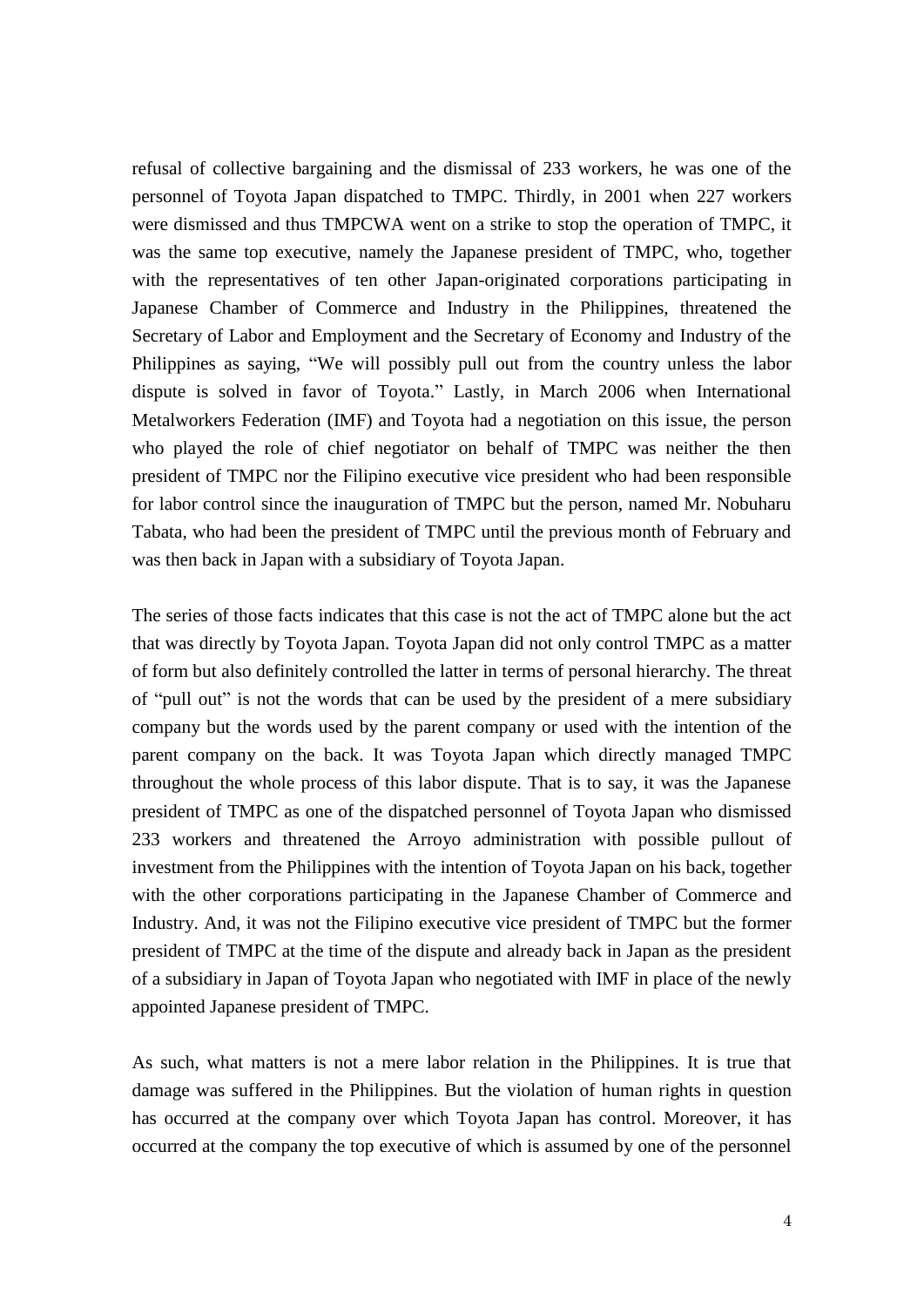dispatched by Toyota Japan. Furthermore, it is also clear that this violation of human rights has occurred in compliance with the mind of Toyota Japan as the parent company and that these acts have been constantly approved.

In addition, when workers demanded a collective bargaining negotiation in Japan as an exercise of their right to association across the borders of the countries, Toyota Japan refused it. While Toyota Japan do by their own the violation of workers' right to association across the borders of the countries, they do not admit the exercise by workers of their right to association across the borders of the countries. However, not only Toyota Japan but also the authorities of Japan, such as the Ministry of Foreign Affairs, the Ministry of Welfare and Labor (including labor commissions) and the judiciary, are all trying to cut the problem short to the one within the Philippines. By doing so, the Ministry of Foreign Affairs of Japan, the judiciary of Japan, etc. are acquitting the multinational corporation Toyota, or Toyota Japan, of committing transnational illegal acts with the help of the conducts and judgments in breach of the spirit of the Japanese laws and the international labor standards.

The twenty-first century is the times of multinational enterprises. There are now occurring countless violations of the right to organize across the borders of countries. Yet, it is the real fact that in many developing countries these violations of the right to organize occurring across the borders of countries are approved of or protected by governments and judicial authorities competing to invite foreign investors. Should it be impossible to remedy these violations in developing countries, workers are obliged to seek remedy in countries where parent companies are located beyond the borders of countries. Should it be the case in the times of multinational enterprises that workers have no right to exercise their right to organize across the borders of countries, the workers will have to be placed in a state with no safeguard against the attack on them by multinational enterprises. Violations of the right to organize committed by multinational enterprises across the borders of countries must not be left unattended.

As a conclusion, we would like to sincerely request you United Nations Human Rights Council – CCPR Human Rights Committee to actively respond to the matter we have presented for your review as mentioned above.

For your information, as we attach a copy of our Reason for Appeal filed submitted to the Supreme Court of Japan in our administrative lawsuit regarding unfair labor practice